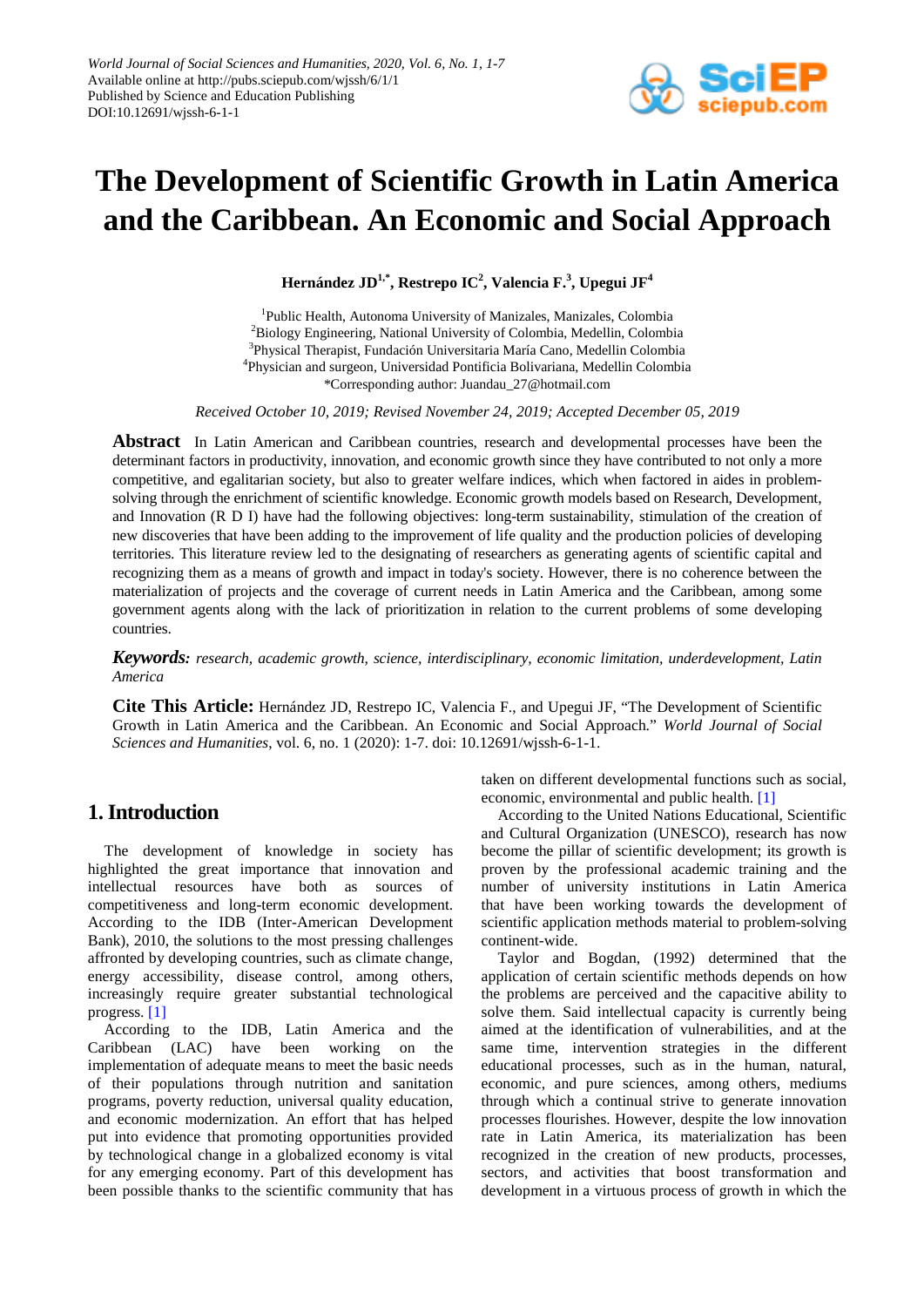generation of positive changes based on knowledge is increasingly appreciated. [\[2\]](#page-6-1)

A deeper understanding of this knowledge arises from the implementation of three basic questions that have distinctly marked research approaches in a social context: How is the nature of knowledge and reality conceived? How is the nature of the relationships between the researcher and the knowledge produced? What is the researcher's way of building knowledge? [\[3\]](#page-6-2)

Based on the above, it is necessary to identify the importance of investment in the researcher education and the implementation of resources in innovation processes, which should go hand in hand with the recognition of the interaction with nature, the needs of society, and intervening discernment of the two. Therefore, this process should not only be reflected in academic setting, but as well as in the ability to execute projects, and in the same breath, in the ability to encourage adherence to public policies in some lagging countries, being this the way attain a better visualization on how to achieve greater contribution to education and scientific training.

The United Nations Economic Commission for Latin America and the Caribbean have stated that innovation policies, in coordination with those of science and technology, are mandatory for efficient linking of efforts from industry, government and academic sectors, which will bring about not only the strengthening of national innovation systems but also synchronization with leading global world economic trends. [\[4\]](#page-6-3)

Some of the efforts identified in the academic sector have been manifested in the rankings of the best Latin American universities, in which, Rankings. (2019), fourteen Latin American universities are among the top 600 in the world, highlighting that Latin America has to date great recognition across borders, among which, five Nobel prizes in Chemistry, Philology, and Medicine, and twelve more in Literature. [\[5\]](#page-6-4)

#### **2. Academic Evidence**

In the last ten years approximately, there has been progressing in the number of university enrollment, as indicated in the total undergraduate alumni, from nearly 1.76 million in 2006 to 2.46 million in 2015. The social sciences fields had the greatest enrollment rate for undergraduate students in Latin America, with 5 out of 10 students coming from said fields. In step, it was noted that the total number of students who completed their doctoral studies in Latin America had significant growth of roughly 23 thousand more students over a nine-year period. Unlike the Undergraduate and Master's degrees, the Ph.D. degrees are distributed evenly among, Natural and Exact Sciences, Social Sciences and Humanities with a rate of 24%, 24%, 21% respectively. [\[6\]](#page-6-5)

Similarly, according to the Scopus database, the number of articles published in scientific journals registered by LAC authors (Latin America and the Caribbean) between 2006 and 2015 increased 96%, while also highlighting Brazil's growth, the country managed to increase the number of publications in said database by 102%. Latin America also managed to increase its participation by 55%, reaching a score of 7.9% in worldwide scientific production. In relation to the total number of patents requested in the national offices of Latin American countries, an increase of 32% was achieved between 2006 and 2015, while LAC accounted for 27%[. \[6\]](#page-6-5)

In comparison with Latin America, within the same time frame, Portugal stood out as one of the most prominent countries in patent production, with an increase of 83%, in comparison to Spain with 14%. In contrast to the above, in LAC the rise was led by Chile with a fivetime increase of patent applications while Colombia tripled them, however, its impact was less in relation to total applications in LAC. It should be noted that 9 out of 10 patent applications in Latin America correspond to foreign companies seeking to protect their products in overseas markets. [Figure 1,](#page-1-0) [\[6\].](#page-6-5)

<span id="page-1-0"></span>

**Figure 1.** Participation of universities in the ownership of patents 2010-2015

Similarly, the 2015 report of the National Science and Technology Organizations of each country, showed that Brazil concentrated the largest number of researchers, beating Argentina in a 4: 1 ratio. Along the same lines, it was indicated that a tenth of Latin American researchers is mostly Mexican, and to a lesser extent Colombian, Chilean and Ecuadorian [Table 1.](#page-1-1)

**Table 1. Total number of researchers in some Latin American countries in 2015** 

<span id="page-1-1"></span>

| Country       | <b>Researchers</b> |
|---------------|--------------------|
| <b>Brazil</b> | 183,853            |
| Argentina     | 52,970             |
| Portugal      | 38,672             |
| Mexico        | 29,921             |
| Chile         | 8,175              |
| Ecuador       | 6,373              |
| Colombia      | 6,364              |

According to Mario Albornoz, Coordinator of the Ibero-American Observatory of Science, Technology and Society (OCTS-OEI), the report of the "State of Science" states that the contribution to investment in research and development from companies in industrialized countries is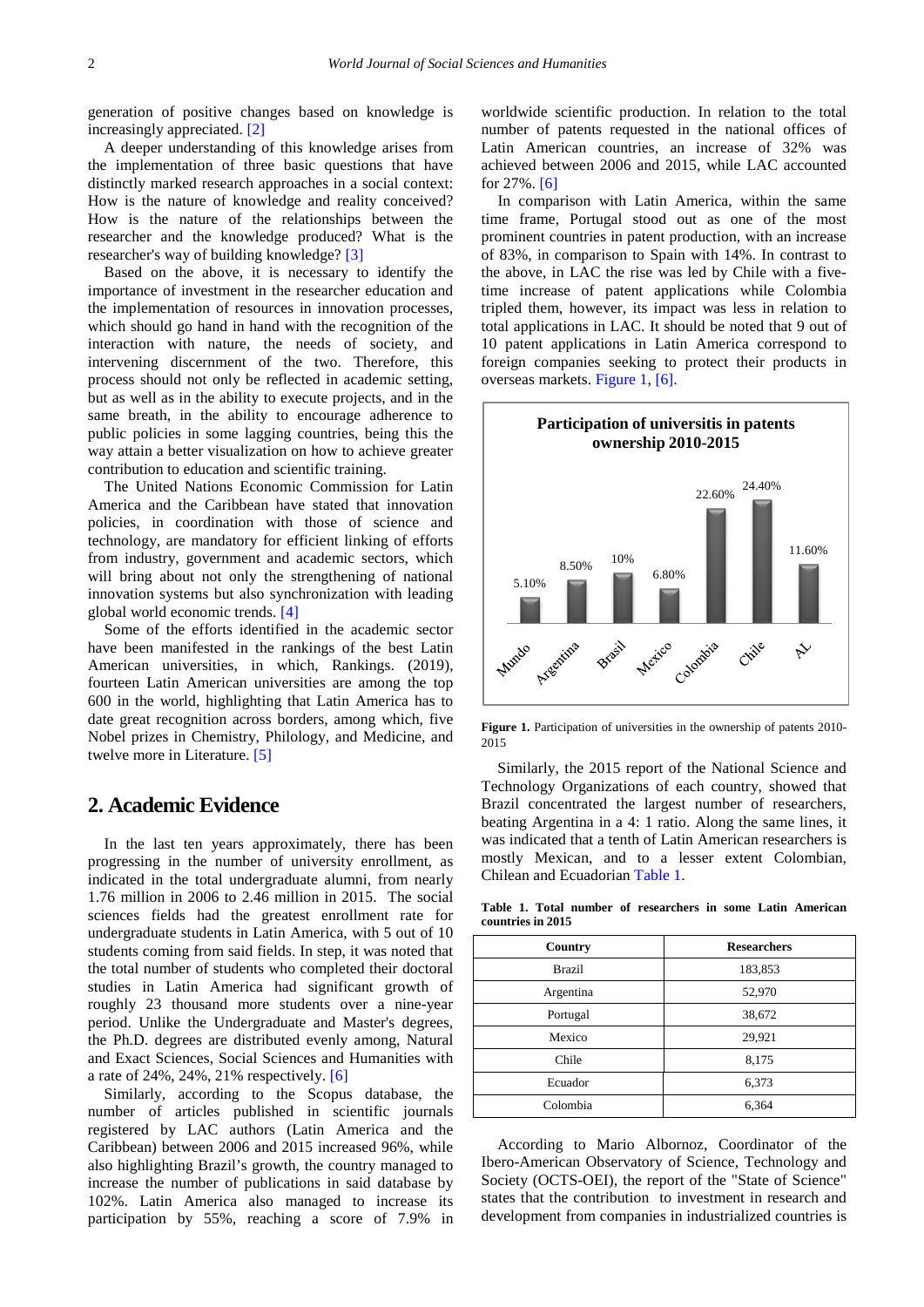usually above 60%, while the Latin American average for investment in research is one third, consequently this has generated a very low demand from companies to universities, demonstrating the urgency for support in both the execution and materialization of projects[. \[6\]](#page-6-5)

The universities of Latin America and the Caribbean have gradually positioned themselves as centers of basic and applied research. This rise is due to greater government support and the creation of policies that fostered innovation. In sharp contrast, according to RICYT (Network on Science and Technology Indicators - Ibero American and Inter-American), one of the characteristics of Latin America has been the low innovation rate of companies and their low involvement in research and development activities[. \[7\]](#page-6-6)

However, the statistics carried out by the RICYT showed a significant increase in research and development investment in the countries of Latin America and the Caribbean, as well as in the number of people who carry out some type of scientific activity, and hence the results obtained regarding publications. During this period, investment in Research and Development in the region increased by 27%, reaching a large sum of resources which was close to \$ forty billion dollars in 2015. However, in relation to the regional Gross Domestic Product (GDP), the increase accounted for 0.02% in five years, from 0.68% in 2010 to 0.70% in 2015.

Despite the figures, resources were not limited; on the contrary, there was an increase in the effectiveness and success of Latin American research internationally. [\[7\]](#page-6-6) This can be observed in the number of scientific publications and co-publications at the international level, and as well as in the Scopus database, which showed a growth of 37% from 2010 to 2015 of articles belonging to Latin American institutions. This growth is not only indicated by the number of publications but also by the participation of Latin America. [\[8\]](#page-6-7) [Figure 2.](#page-2-0)

<span id="page-2-0"></span>

**Figure 2.** Number of publications in SCOPUS

In relation to the above, it was possible to observe that the number of publications made by Latin American universities on scientific activities has increased since 2010, representing 3.83% of publications and has increased by nearly 1%. This displays a greater scientific activity by Latin American universities.

Upon applying a discriminate analysis on the number of publications by Latin American universities, the University of Sao Paulo pulls ahead of the rest for having the largest number of scientific publications. Worth noting though is that the other Latin American universities show a similar number of publications.



**Figure 3.** Publications in Scopus by the university (2010-2015)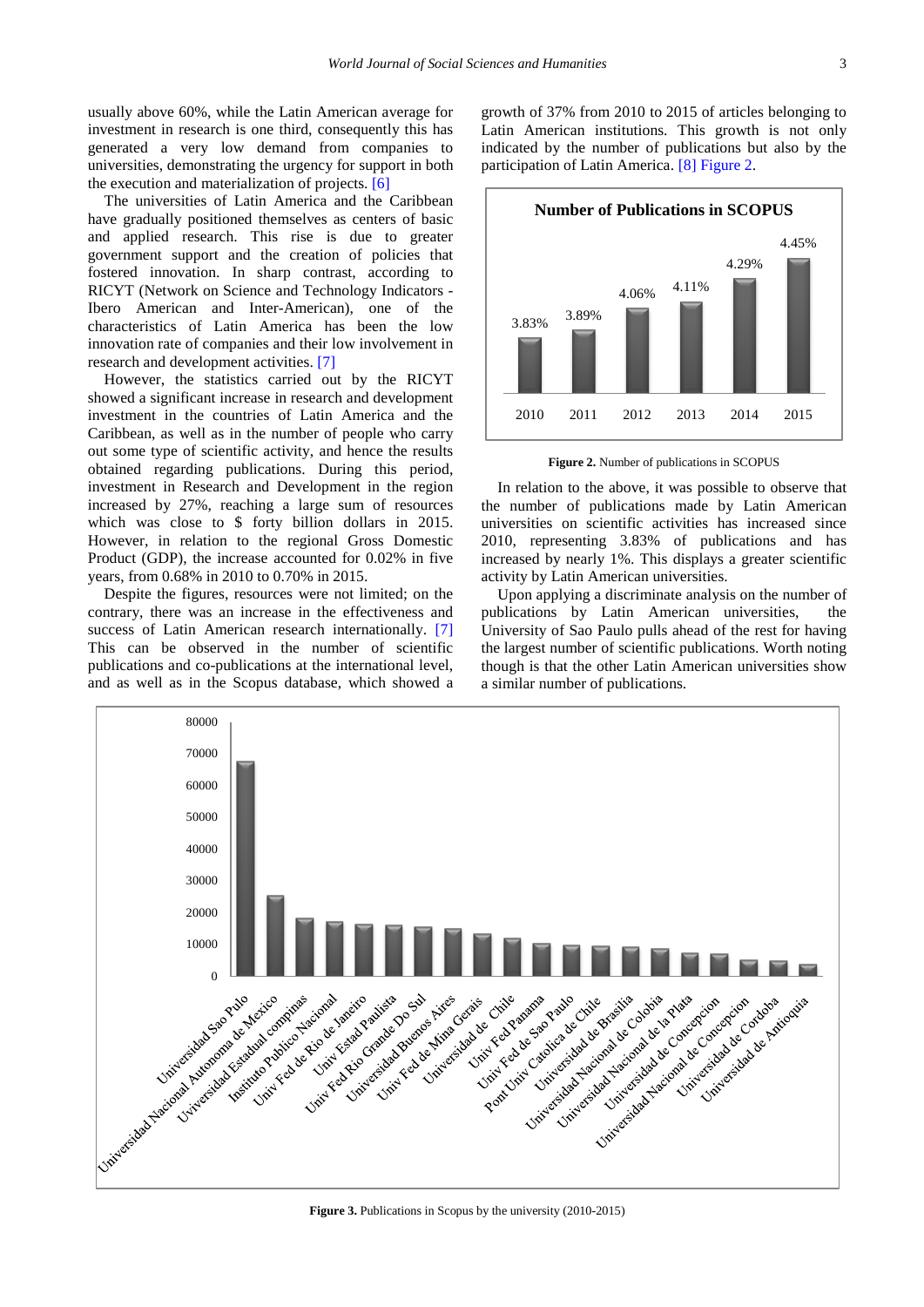The above results show the positive progress of Latin America, that goes along the same line as the one presented by Bárcena Alicia at the 5th biennial meeting of the forum on development cooperation of the United Nations Economic and Social Council (ECOSOC), who asserted that the change needed for a1) a sustained channeling towards new development, and for 2) the achievement the Sustainable Development Goals (SDGs) requires a new global and regional technological governance, which is aimed at the skills and acquired knowledge, thusly generating a change that goes in favor of science and technological development in Latin America, in order to both continue with research-based progress, and also to compete with countries that are currently the world power on the matter. [\[9,10\]](#page-6-8)

## **3. Main Science and Technology Producing Countries in Latin America and the Caribbean**

Latin America has been characterized as mediumincome economy with highly developed levels in countries such as Argentina, Chile, and Uruguay, with Chile, is the country that in 2014 showed the highest GDP per capita and Honduras the lowest, even so, In LAC, one of the greatest inequalities has been evident within a group of countries worldwide as stated by the United Nations Economic Commission for Latin America and the Caribbean (ECLAC), making it clear that the four countries with the highest levels of poverty are Honduras, Brazil, the Dominican Republic, and Colombia. [\[11,12\]](#page-6-9) [Figure 4.](#page-3-0)

<span id="page-3-0"></span>

**Figure 4.** GDP growth trends in Latin America 2005-2009 and 2010- 2014

Paraguay, Nicaragua, Mexico, Chile, and Ecuador are the countries with the highest GDP growth, while in other countries such as Colombia, Guatemala and El Salvador growth has to be stable. In opposition to this, some countries GDP were observed to have declined due to political and economic situation such as is the case for Cuba, Venezuela, and Honduras. It should be noted then, that the vast majority of governments in Latin America and the Caribbean dedicate more than 1% of gross domestic product (GDP) to higher education, this being comparable to the investment made in developed countries [\[11,12\].](#page-6-9)

In the last 20 years, Latin American countries have created specific funds for research and innovation, funds that were originally granted through national loans that were financed through the Inter-American Development Bank (IDB). Said funding has influenced the design of national policies in relation to research and innovation, expressing the required regulations in order to grant such loans as contests, credits, and scholarships [\[11,13\].](#page-6-9)

Consequently, it was observed that in the last ten years in Colombia and Chile there was a sizeable growth in university enrollments, and as well as in the expenditure that each student generated for the institutions. According to the UNESCO Institute for Statistics, during 2012 in Latin America, two million undergraduate degrees were awarded. With respect to the proportion of doctorates within the general population in the most advanced countries of Latin America, the data proved to be comparable to the figures for China, India, Russia, and South Africa. However, LAC remains far from the most developed countries [\[6,11,14\].](#page-6-5)



**Figure 5.** Students from Latin America living abroad in 2013

Brazil with more than 25,000, Mexico around 25,000 and Colombia with about 20,000 students who made the decision to study outside of Latin America, mainly choosing countries located in North America or Western Europe. Although you can still find many students who prefer to stay in Latin America to study.

It is important to recognize that, in recent years, some Latin American countries have worked to strengthen national knowledge networks, in the case of Argentina, with the "Raíces" program, it became state policy in 2008, which has made then permitted the repatriation of 1323 scientists since its inception in 2003, in parallel to the promotion of the creation of networks of Argentine scientists in developed countries. Similarly, Colombia, Ecuador, and Uruguay have taken initiatives to finance the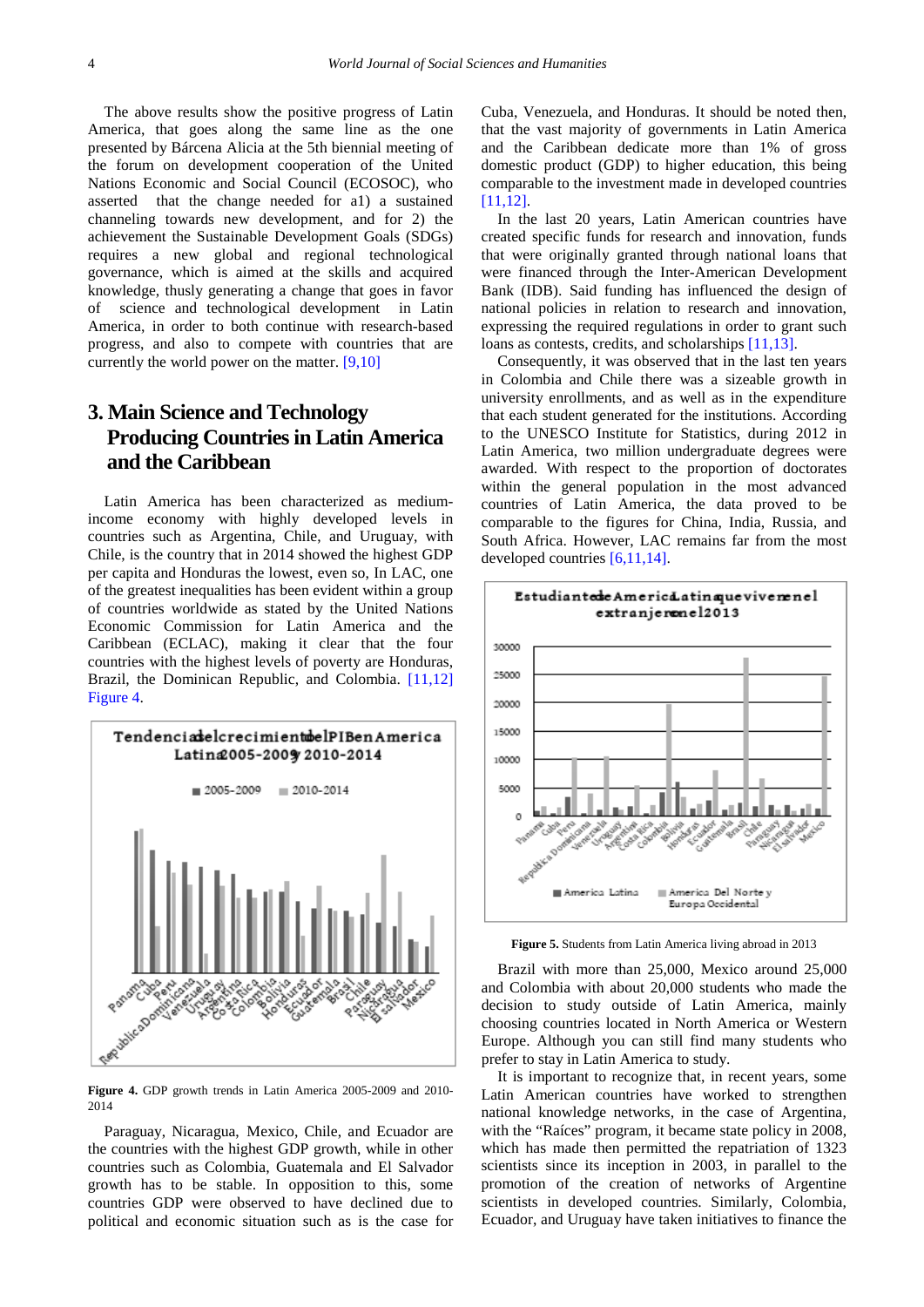repatriation of highly competent scientists, in coordination with industrial development and production policies, promoting sophisticated mechanisms to carry out this process, thus facilitating the aggregation of the national staff economy highly qualified. [\[6,15,16\]](#page-6-5)

In the case of Colombia, according to the National Science and Technology Council (COLCIENCIAS), they have established the recognition of STIs (science, technology and innovation) as the supports for the increase of productivity and competitiveness, which highlights the need for certain adequate policies and resources to boost the generation, use and appropriation of knowledge, necessary for profitable innovation at the social level, as the country currently requires. [\[16\]](#page-6-10)

In the year 2008, Colombian former President Álvaro Uribe Vélez introduced the national policy coined "Colombia Siembra Futuro" that called for the promotion of research and innovation, based on the generation of scientific and technological knowledge, painting contributions to development as a generator of economic growth and the main axis for the reduction of inequality, making it clear that this goal is not only a responsibility of COLCIENCIAS, nor anyone sector be it, entrepreneurship, the public sector or even the scientific community, but as a responsibility of the entire community as a whole, having as its primary objectives for 2019 sustained social development through the reduction of: poverty, inequality, insufficient coverage and improvement of the quality of health and educational services. [\[16\]](#page-6-10)

On January 25, 2019 the congress of the Republic of Colombia signed into law the approval of the creation of the Ministry of Science, Technology and Innovation through which it intends to build capacities, promote scientific and technological knowledge, contributing to the development and growth of the country and anticipate to future technological challenges, always seeking the wellbeing of Colombians and consolidating not only a more productive, competitive economy but also a more equitable society.

Juan Francisco Miranda Acosta, for his part, asserted that the investment destined to research should be greater, since, by 2010, Colombia was below countries such as Brazil, Mexico, and Argentina with respect to scientific production, this is because, for that year the goal in national investment in science, technology, and innovation was to reach 1% of gross domestic product (GDP), moreover, he made reference to generation of more economic and social incentives for those dedicated exclusively to research, in order not to have to look for new horizons in other countries.

In relation to the above, it should be noted that interdisciplinary in labor development, and the execution of ideas, has become complex when reaching an agreement that inclines towards the development of knowledge and new opinions, not of any specialty, but rather of a high intellectual complex structure that generates results. Whose effects obtained to date are not satisfactory, acknowledging some irregularities in the fulfillment of certain goals, which is evidenced in the updating of the National Science, Technology and Innovation Policy 2016-2025, prepared by the Council National Economic and Social Policy Republic of Colombia (CONPES), who readjusted the policy reform

due to the low effectiveness and non-compliance they had with the following factors: The generation of knowledge for the solution of national and regional problems (CONPES 3080 of 2000). [\[17\]](#page-6-11) The generative capacities, use and transfer of knowledge relevant to competitiveness and development (CONPES 3527 of 2009), [\[18\]](#page-6-12) the increase of the country's generative capacity and in the use of scientific and technological knowledge, with the purpose of contributing to the productive transformation of the country (CONPES 3582 of 2009). [\[19\]](#page-6-13)

This managed to ignite an alarm in Colombia, forcing the government to make decisions in favor of the fulfillment of the new approaches, which as was to be expected, were reflected in the scientific production, and its applicability. Annexed to the above, is the National Science Foundation's (NSF) confirmation that in 2009: 121.2 articles in biology, 105.8 articles in medicine, 85.4 in chemistry, 73.1 in agriculture were published in Colombia, 69 in engineering, 26.4 in social sciences and 16.1 in mathematics were published.

In a global view, it could be said that the results have had a reciprocal positive impact on scientific productivity. However, globally and in the same year, 179,021 articles in medicine and 19,214 mathematical articles were published. This is to say that Colombia's global participation is 0.06% for medical articles and 0.08% in the mathematical articles. The foregoing shreds of evidence they need to bear the needs that the country has presented to date in relation to the percentage of investment in science, technology, and innovation. [\[20\]](#page-6-14)

To the extent that Colombia takes advantage of the potential of science and technology, new development models can be organized in collaboration with the government where knowledge deemed as "public property for all" is guaranteed in such a way that it is accessible, allowing capacity building in the entire population and thus determine the role of technology, where the ultimate goal is human development. A more empowered society from a scientific and technological knowledge standpoint requires greater investments in education, research, and development, policies, and strategies where the citizen can assess the importance of knowledge and its application from the scientific and technological results generated in the country. [\[22\]](#page-6-15)

Finally, there is acknowledgment that each of the Latin American countries has a diversity of knowledge, for this reason it is necessary to work in an interdisciplinary manner, so that this knowledge is disseminated in the national and international community, and that this is represented in the economic knowledge model, where its various forms are valued which in turn generates better results in terms of economic growth, social equality, political decisions based on facts, greater transparency and ethics, these being the key components in societies based on knowledge. [\[23\]](#page-6-16)

These types of societies are built from the diversity of knowledge and culture that is a public good available to all, being influenced by scientific advances and the use of cutting-edge technologies, where education, critical thinking, the promotion of Diversity and innovation are fundamental for the implementation of a knowledge society.

Knowledge-based societies generate greater awareness about the importance of science and technology as a key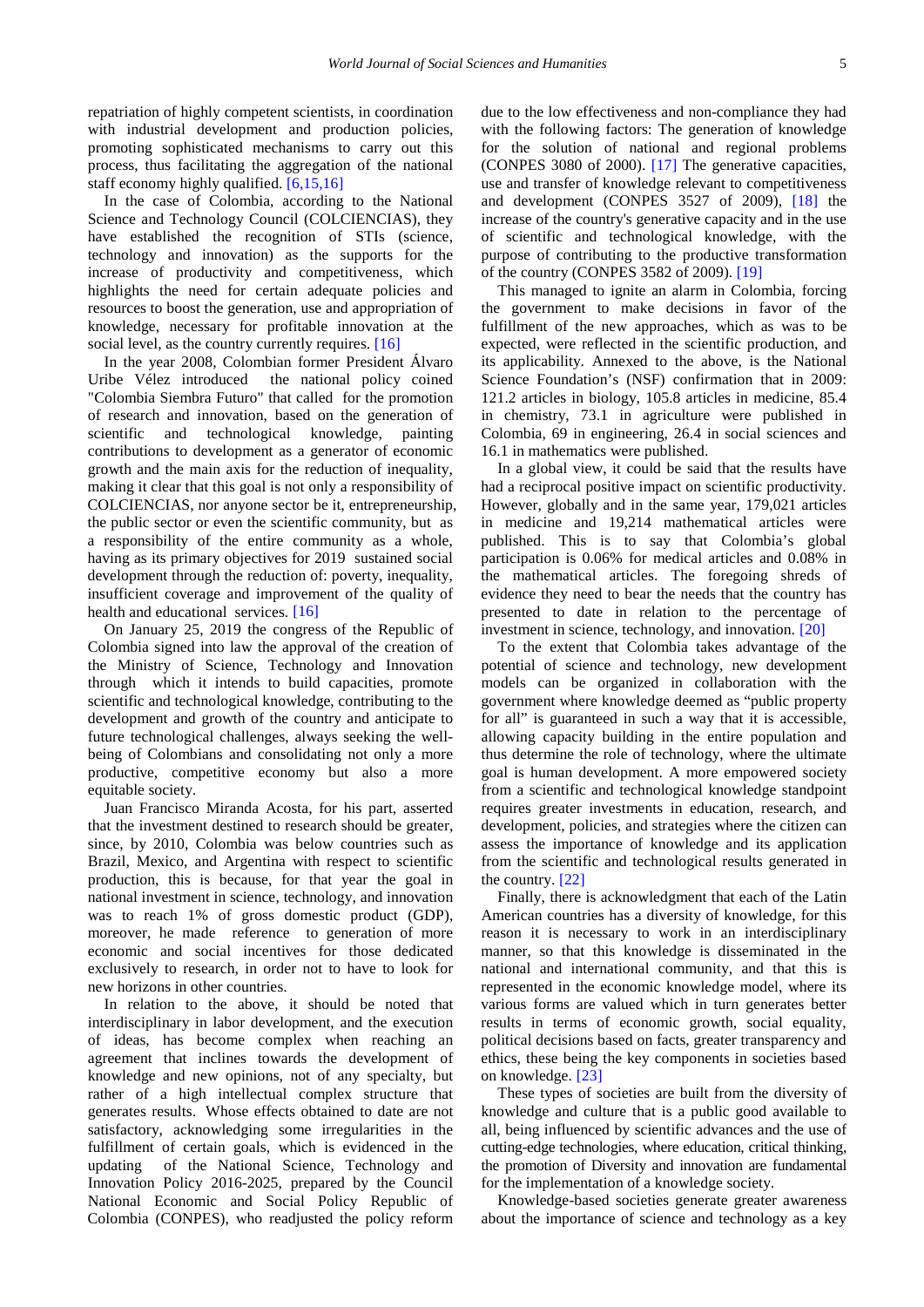element to assess and optimize the use of goods, products, and services that a country has, generating citizens with greater skills to face current changes and greater awareness in decisions that promote social welfare, respect for others and equality.

#### **4. Discussion**

The Universities of Latin America have increased their participation in the national science and technology systems of each country, and not only that, but they have also increased the quality of their scientific processes, furthermore, they have also worked to improve investment conditions, which has led to the strengthening of research centers. In terms of counterpart analysis, a greater industrial participation in strengthening of research and development is lacking, given that a low rate of innovation in the Latin American business system is evident, so it could be said that greater integration between entrepreneurs and producers of science and technology, this in order to boost the demand for technological knowledge from companies to universities.

Little by little, Latin American universities have positioned themselves as high-level research centers, this has been demonstrated with a significant increase in the number of articles that have been registered in international databases, taking as an example 82% of the articles published in Latin America, which have been by university authors. In some countries such as Chile, Colombia, and Brazil, participation has been greater and is close to 90% of the total scientific articles published in the database (SCOPUS) [\[24\]](#page-6-17)

One of the countries with the greatest scientific production has been Brazil, of the twenty most productive institutions in Latin America, ten are Brazilian, three Argentine, three Chilean, two Mexican and two Colombian. What continues to confirm that Latin American universities are leading actors in science and technology at the international level.

According to Carlos G. Mejía in his article "Notes From a Researcher*"* the main aspects that should be taken into account in the educational, research and quality context, is the way people handle knowledge and achieved with this great social relevance. In turn, he argues that the engine of human growth and development is based on the way in which an economy develops, uses and extracts value from knowledge, which finds its innovative foundation in the ability to articulate different kinds of knowledge such as: The combination of modern information technologies with a new accounting system, graphic design with the technical skills for creating Web pages, among others. [\[25\]](#page-6-18)

To the extent that countries take advantage of the potential of science and technology, new development models can be organized in collaboration with the government where knowledge as "public property for all" is guaranteed in such a way that it is accessible, allowing development capacities in the entire population and thus determine the role of technology, where the ultimate goal is human development. A more empowered society of scientific and technological knowledge requires greater investments in education, research, and development, policies, and strategies where the citizen can assess the importance of knowledge and its application from the scientific and technological results generated in the country. [\[26\]](#page-6-19)

Thus, the applicability of what has been learned will be the manifestation of scientific growth in countries that still demand attention, and investment in their academic, political and economic development. That is why the effectiveness of a tax correlation between science and democracy will improve to the extent that scientific dynamism incurs development, and in turn, the ability of the government to implement approvals in order to achieve the expected impact. [\[26\]](#page-6-19)

#### **5. Conclusions**

Knowledge of information and telecommunications has been inducing great impact in all sectors of social activity, from production processes to educational components and in health services. However, government support must be consolidated in order to materialize the ideas that have been developed in Latin America and the Caribbean. [\[27\]](#page-6-20)

Latin America, despite not being the most vulnerable region in the world at a socioeconomic level, has been one of the most inequitable economically speaking, which in some way has been reflected in the per capita investment that has even been generated in most representative countries in the scientific field. Therefore, it is essential to strengthening the annual investment not only in science and technology but also in the training of professionals that allow the viability of project execution.

It is important to recognize that the foundations of the scientific pillars in Latin America have gone against the current needs of each country. Therefore, there must be greater coherence between what is done and what each region urges. This point is one of the biggest differentiators among the most developed countries in terms of science and innovation. Unfortunately, this reality has been pressing as underdeveloped societies more than 40 years ago, showing the little impact that the materialization of projects has had at present. [\[28\]](#page-6-21)

A minimal relationship was identified between scientific and technological activity and the basic development problems facing some countries. In turn, there is a poor relationship between university institutions with some government agencies. As far as the implementation of professionals specialized in different areas of knowledge, they have been forced in decisionmaking with little scientific evidence, showing the rush to implement more practical aspects that provide better results in terms of solution, more counting on the tools and evidence that allow classifying possible levels of intervention. [\[28\]](#page-6-21)

Research, science, and technology are an effective instrument of the transformation of society. Therefore, it is necessary to counteract the attitudinal processes of some rulers lagging behind the progress that still think that research is a luxury for some first world countries and in turn some companies that close their occupation in passive attitudes, leaving in danger a scientifically inactive nation and also completely uncommunicated with the most advanced countries.